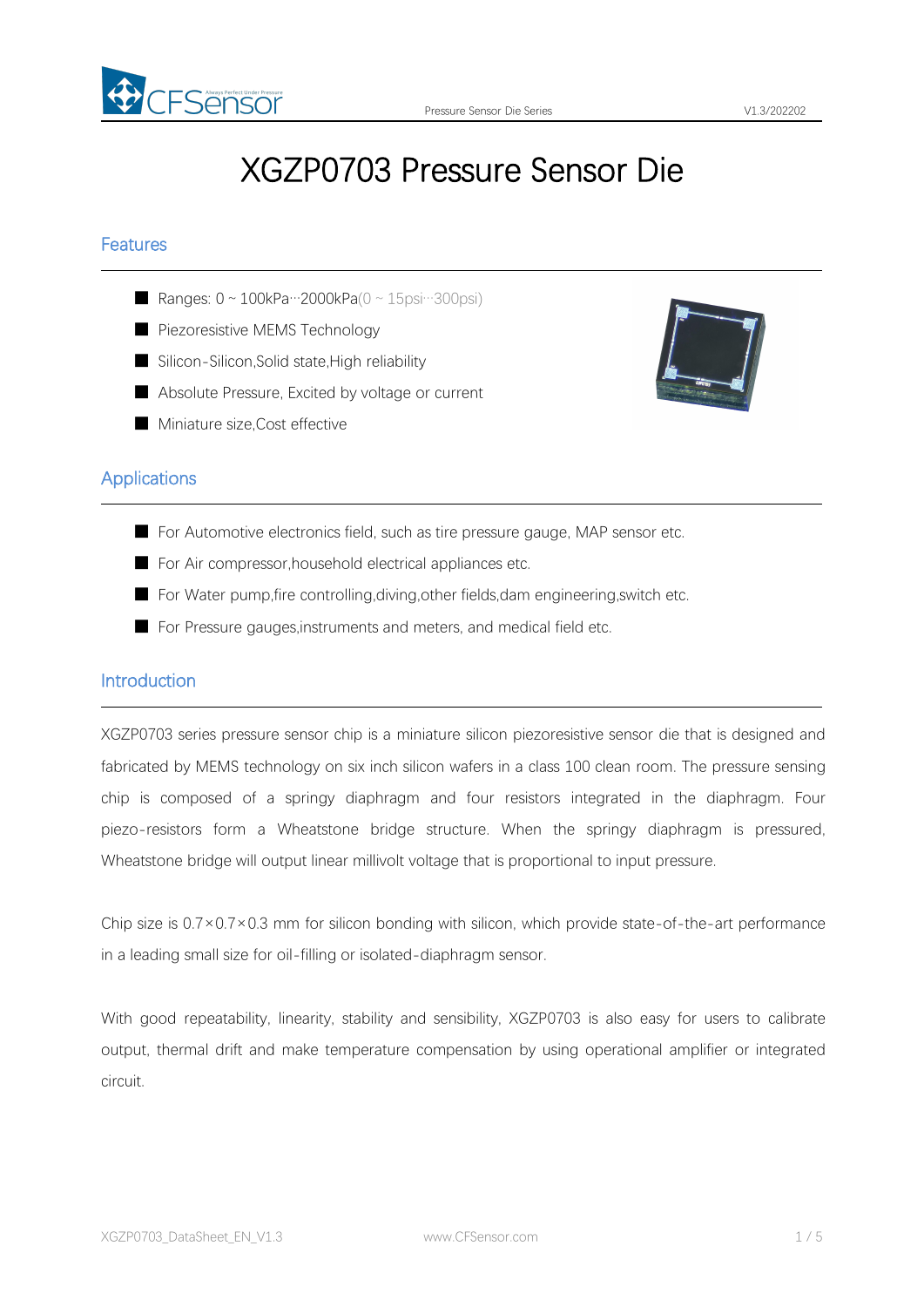

# Electronic Performance

- Power Supply/Excitation: ≤15VDC or ≤3.0mADC
- Input Impedance :  $4KΩ ~ 6KΩ$
- Output Impedance : 4KΩ ~ 6KΩ

# Basic Condition

- Medium: Air (Clean,dry air and Non-corrosive gases)
- Medium Temp: (25±1)℃/(77±1.8)F
- Environment Temp.: (25±1)℃/(77±1.8)℉
- Shock: 0.1g (1m/s2) Max
- Humidity: (50%±10%) RH
- Power Supply: (5±0.005) VDC

# **Specifications**

| Specifications                                                                                | Min.           | Typ.      | Max     | Unit         |
|-----------------------------------------------------------------------------------------------|----------------|-----------|---------|--------------|
| Constant Voltage                                                                              |                | 5         | 10      | $\vee$       |
| Constant Current                                                                              |                | 1.5       | 3       | mA           |
| <b>Bridge Resistance</b>                                                                      | $\overline{4}$ | 5         | 6       | $k\Omega$    |
| Input&Output Impedance                                                                        | $\overline{4}$ | 5         | 6       | $k\Omega$    |
| <b>Operating Temperature</b>                                                                  | $-40$          |           | $+125$  | $\mathrm{C}$ |
| Storage Temperature                                                                           | $-50$          |           | $+150$  | $\mathrm{C}$ |
| Zero Output/Offset                                                                            | $-20$          |           | 20      | mV           |
| FS Output(100KPA)                                                                             | 40             |           | 70      | mV           |
| $FS$ Output( $\geqslant$ 350KPA)                                                              | 60             |           | 120     | mV           |
| Temp. Coefficient of Resistance                                                               | 1800           | 2400      | 3000    | ppm/°C       |
| TCO(Temp. Coefficient of Offset)                                                              | $-0.06$        | ±0.03     | 0.06    | %FS/°C       |
| TCS(Temp. Coefficient of Span)                                                                | $-0.22$        | $-0.19$   | $-0.16$ | %FS/°C       |
| <b>Burst Pressure</b>                                                                         |                | 2X        |         |              |
| Non-linearity                                                                                 | $-0.5$         | $\pm 0.3$ | 0.5     | %FS          |
| Hysteresis                                                                                    | $-0.3$         | ±0.2      | 0.3     | %FS          |
| Repeatability                                                                                 | $-0.3$         | $\pm 0.2$ | 0.3     | %FS          |
| Note: Unless otherwise specified, measurements were taken on base of above testing condition. |                |           |         |              |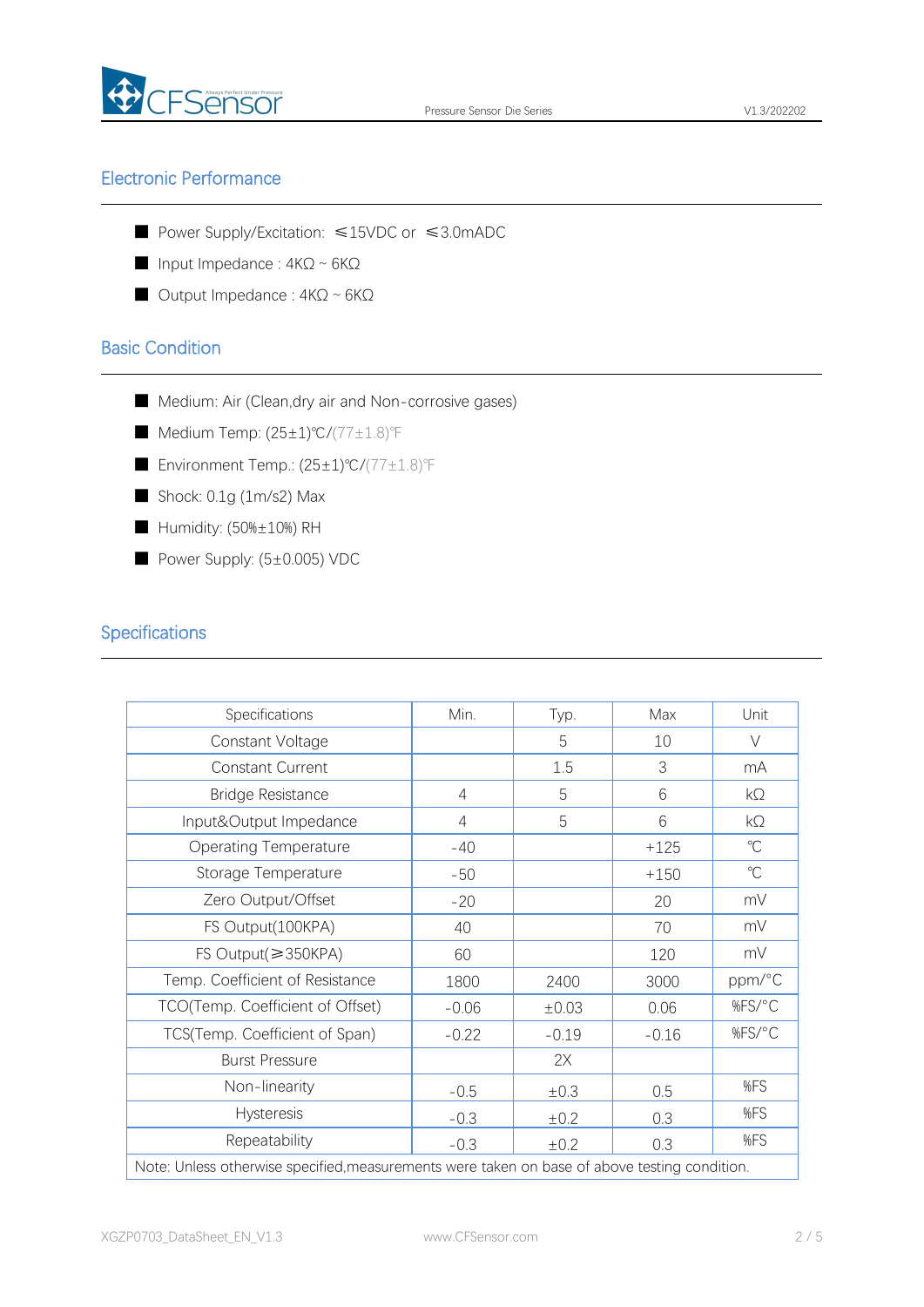

# Dimension (Unit:mm)



☼The size including the dicing line(80um) ☼Available QTY/Wafer: 24500pcs(appr.)

# Electric Connection



# Order Guide

| XGZP0703 | Piezo-resistive Pressure Sensor Chip |                   |  |  |  |
|----------|--------------------------------------|-------------------|--|--|--|
|          | Code                                 | Range             |  |  |  |
|          | 101                                  | $0 \sim 100$ kPa  |  |  |  |
|          | 701                                  | $0 \sim 700$ kPa  |  |  |  |
|          | 202                                  | $0 \sim 2000$ kPa |  |  |  |
| XGZP0703 | 701                                  | the whole spec.   |  |  |  |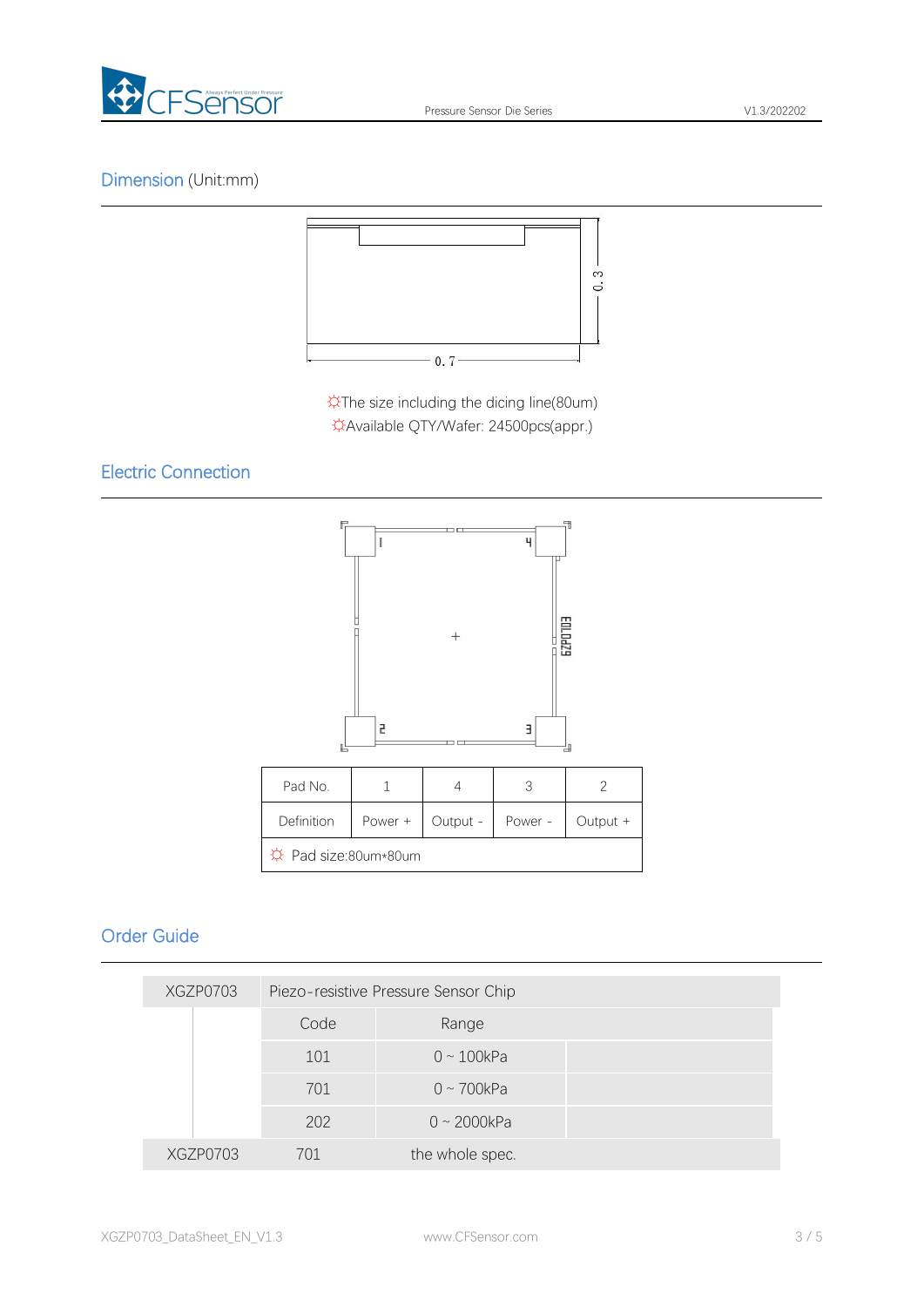

## Notes:

#### ■ Storage

All pressure sensors die should be stored in their original packaging. They should not be placed in harmful environments such as corrosive gases nor exposed to heat or direct sunlight, which may cause deformations. Similar effects may result from extreme storage temperatures and climatic conditions. Avoid storing the sensor dies in an environment where condensation may form or in a location exposed to corrosive gases, which will adversely affect their performance. Plastic materials should not be used for wrapping/packing when storing or transporting these dies, as they may become charged. Pressure sensor dies should be used soon after opening their seal and packaging.

#### ■ Operation

Media compatibility with the pressure sensors must be ensured to prevent their failure. The use of other media can cause damage and malfunction. Never use pressure sensors in atmospheres containing explosive liquids or gases.

Ensure pressure equalization to the environment, if gauge pressure sensors are used. Avoid operating the pressure sensors in an environment where condensation may form or in a location exposed to corrosive gases. These environments adversely affect their performance.

If the operating pressure is not within the rated pressure range, it may change the output characteristics. This may also happen with pressure sensor dies if an incorrect mounting method is used. Be sure that the applicable pressure does not exceed the overpressure, as it may damage the pressure sensor.

Do not exceed the maximum rated supply voltage nor the rated storage temperature range, as it may damage the pressure sensor.

Temperature variations in both the ambient conditions and the media (liquid or gas) can affect the accuracy of the output signal from the pressure sensors. Be sure to check the operating temperature range and thermal error specification of the pressure sensors to determine their suitability for the application.

Connections must be wired in accordance with the terminal/PIN assignment specified in the data sheets. Care should be taken as reversed pin connections can damage the pressure transmitters or degrade their performance. Contact between the pressure sensor terminals and metals or other materials may cause errors in the output characteristics.

## ■ Design notes (dies)

This specification describes the mechanical, electrical and physical requirements of a piezoresistive sensor die for measuring pressure. The specified parameters are valid for the pressure sensor die with pressure application either to the front or back side of the diaphragm as described in the data sheet. Pressure application to the other side may result in differing data. Most of the parameters are influenced by assembly conditions. Hence these parameters and the reliability have to be specified for each specific application and tested over its temperature range by the customer.